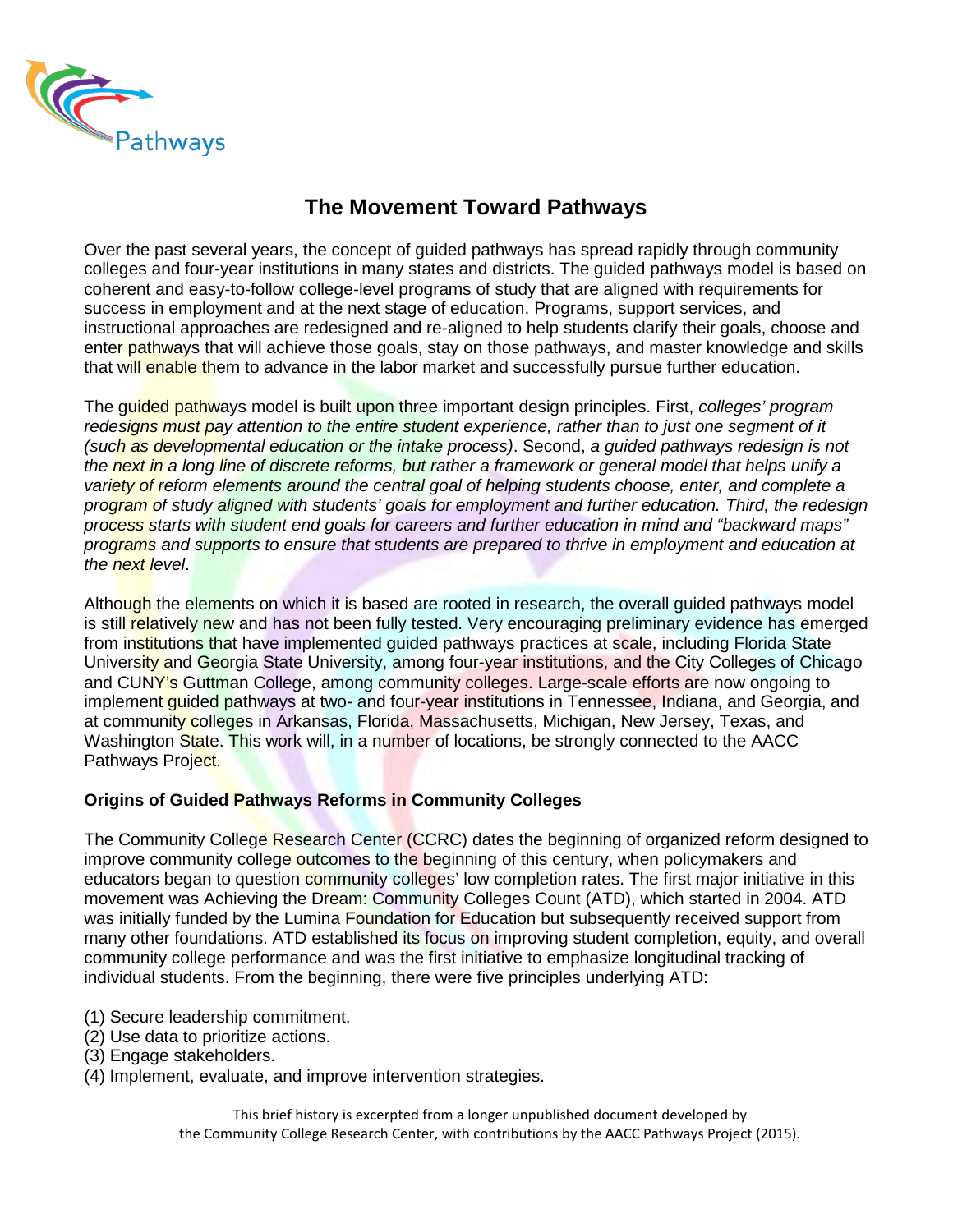(5) Establish a culture of continuous improvement.

[Note: these principles recently have been updated and are reflected in ATD's 2016 Institutional Capacity Framework.]

In 2010, ATD became an independent non-profit organization, but the field learned several important lessons from the first six years of the initiative, when ATD had functioned as a grant-funded activity. First, despite the emphasis on comprehensive organizational change, most of the reforms initiated by ATD colleges were relatively focused efforts involving relatively few students, and they were usually directed at only a single segment of the student experience, primarily the intake system and developmental education in particular. Second, while some of these focused reforms improved outcomes for the participating students, the efforts in general were not large enough or sustained enough to influence the overall performance of the institutions. Thus, while focused programs were sometimes successful, they did not typically lead to improved outcomes for large numbers of students (Rutschow et al., 2011).

The **Bill & Melinda** Gates Foundation became involved with ATD in 2009 through the Developmental Education Initiative (DEI), in which 15 ATD colleges participated. DEI was explicitly designed to identify specific developmental education pilot reforms at ATD colleges that were improving student outcomes, and to scale those reforms throughout the developmental education population. In general, colleges were unable to achieve wide-scale implementation of their chosen programs within the three-year timeframe, suggesting that the pilot-to-scale strategy is not an effective approach to reform (Quint et al., 2013<sup>\*</sup>). The DEI programs also tended to be implemented in isolation from college-level programs and the **broader set of support services within colleges.** 

During the latter half of the 2000s, a growing volume of research by CCRC and others established additional knowledge and insights that formed the foundation for further advances in policy and practice. These advances occurred in three broad areas. First, the field began to draw insights from behavioral economics to argue that the community college environment was too complex and confusing for students, suggesting that college-level programs needed to be simplified and made more coherent. The implications of behavioral economics research for community college practice was formally articulated in a BMGF-funded CCRC paper, *The Shapeless River* (Scott-Clayton, 2011\*). Second, CCRC and others produced research showing that students who gained early momentum (by passing the gateway courses in a program of study in their first year of college) were much more likely to graduate than those who took more time to enter a program (Attewell, Heil, & Reisel, 2011; Jenkins & Cho, 2012\*).

Third, research by CCRC and others on developmental education concluded that developmental assessments did not accurately identify students' needs, and traditional developmental coursework did not help underprepared students succeed at higher rates, while accelerated and contextualized coursework held more promise (e. g., Bailey, 2009; Edgecombe, 2011\*; Jenkins et al., 2010; Perin, 2011\*; Scott-Clayton, 2012\*; Zeidenberg, Cho, & Jenkins, 2010\*). These findings provided the impetus for the development and wide-scale adoption of "co-requisite" models, which place many more students into college-level courses while providing them with the support they need to succeed in those courses. *The broader implications of the ATD and DEI experience and related research was that developmental education should not be conceptualized as a separate activity, but rather should be designed into a broader model as part of an on-ramp to college level programs of study.* This became a fundamental element of more comprehensive models.

The ATD and DEI experiences, together with the insights beginning to emerge from the research discussed above, contributed to the conceptual foundation of the Bill & Melinda Gates-funded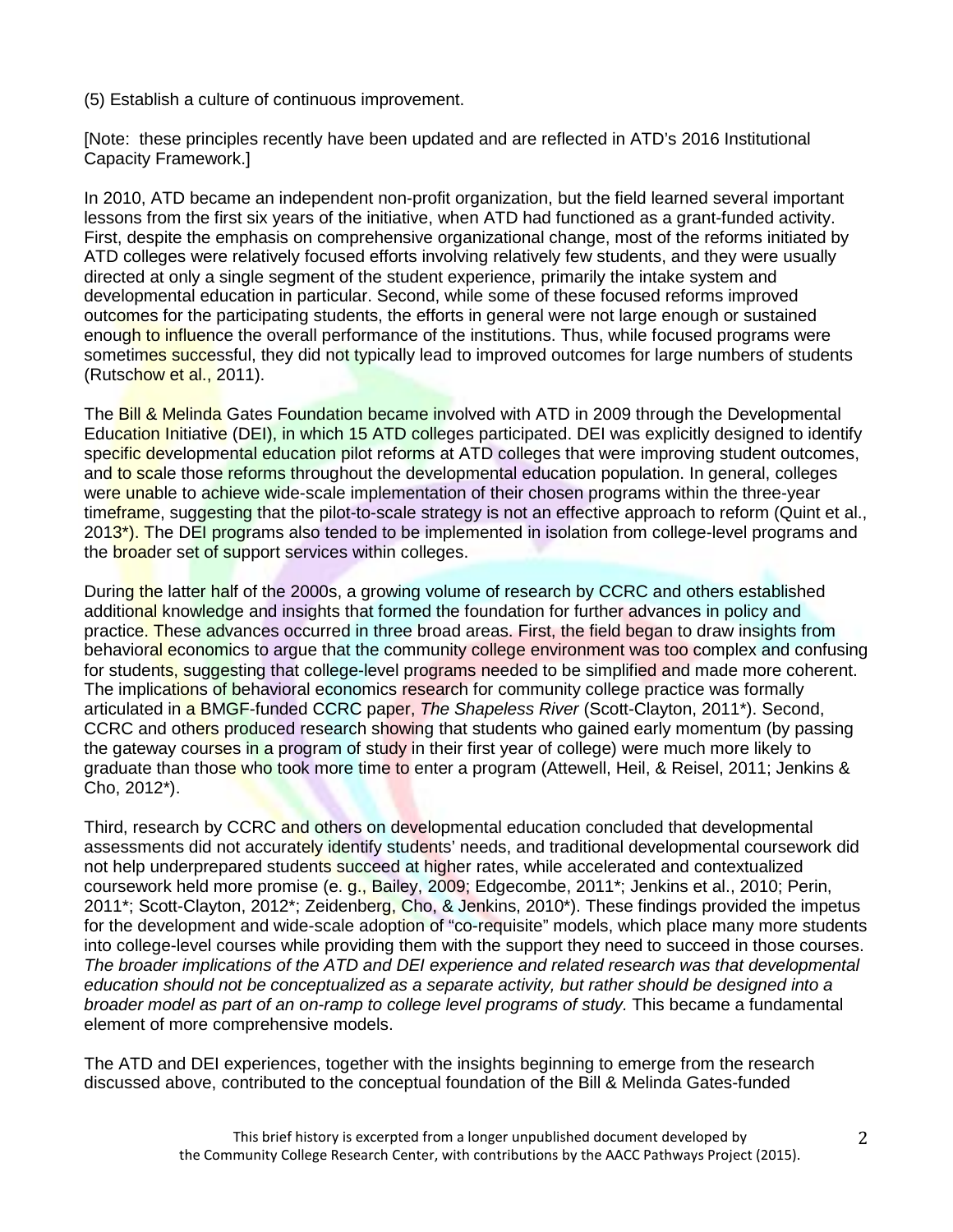Completion by Design (CBD) initiative, which began in 2011. CBD was based on the following principles:

- (1) Accelerate entry into coherent programs of study.
- (2) Minimize the time required to get college-ready.
- (3) Ensure that students know the requirements to succeed.
- (4) Customize and contextualize instruction.
- (5) Integrate student supports with instruction.
- (6) Continually monitor student progress and proactively provide feedback.
- (7) Reward behaviors that contribute to completion.
- (8) Leverage technology to improve learning and program delivery.

Most of the components of the quided pathways model as understood today were incorporated into these eight principles. At the time, these elements represented a new and ambitious agenda, unfamiliar to participating colleges and even to some extent to the program organizers and technical assistance providers. As a result, participating colleges were allowed to exercise a great deal of flexibility in the implementation of these principles. In practice, each college chose to implement the subset of principles that most appealed to that institution, resulting in wide variation in the implementation of the CBD "model."

While not ideal in terms of evaluating a well-defined model, CBD's variety in implementation did provide CCRC with the opportunity to observe the implications of different combinations of these elements. *Their resulting report to BMGF (Jenkins & Ran, 2015\*) suggested that the most successful colleges used the college-level program of study as a central organizing point for college reforms.* At the same time, the experience with CBD and associated insights led to the solidification and elaboration of the guided pathways model that is articulated in CCRC's book, *Redesigning America's Community Colleges* (Bailey, Jaggars, & Jenkins, 2015\*).

In addition, CBD created the conditions that allowed participating colleges such as Miami Dade College, Davidson County Community College (NC), Lorain County Community College (OH), and Sinclair Community College (OH) to become leaders or emerging leaders in the guided pathways movement. The initiative also trained a cadre of administrators and change management experts who are now engaged in the Bill & Melinda Gates Foundation's recent pathways-focused investment—the Pathways Project organized by AACC. Other institutions emerging as leaders in the guided pathways movement, such as the 2- and 4-year institutions under the Tennessee Board of Regents and the City Colleges of Chicago, were directly inspired and influenced by the CBD experience.

The guided pathways model is based on research suggesting that community colleges and broadaccess four-year institutions are currently operating under a "cafeteria" model that was appropriate to their primary mission in the 1960s, 70s, 80s, and 90s, which was to dramatically expand access to higher education—a mission they fulfilled beyond expectation. However, cafeteria colleges are not well designed to address the need of today's students, who want to enter and complete programs that confer economically valuable certificates and degrees as quickly and efficiently as possible. At cafeteria colleges, the best pathways that students can take into and through programs of study and to their career or further-education end goals are not clear. There are too many choices, programs lack educational coherence, and students' progress is not monitored.

Research on organizational effectiveness from within and outside education strongly indicates that to substantially improve student completion and learning, discrete innovations—even when they are implemented at scale—are not sufficient; rather, colleges need to *redesign* programs and support services comprehensively and at scale to support student progression and learning. A small but growing number of community colleges and four-year institutions across the country are beginning to

> This brief history is excerpted from a longer unpublished document developed by the Community College Research Center, with contributions by the AACC Pathways Project (2015).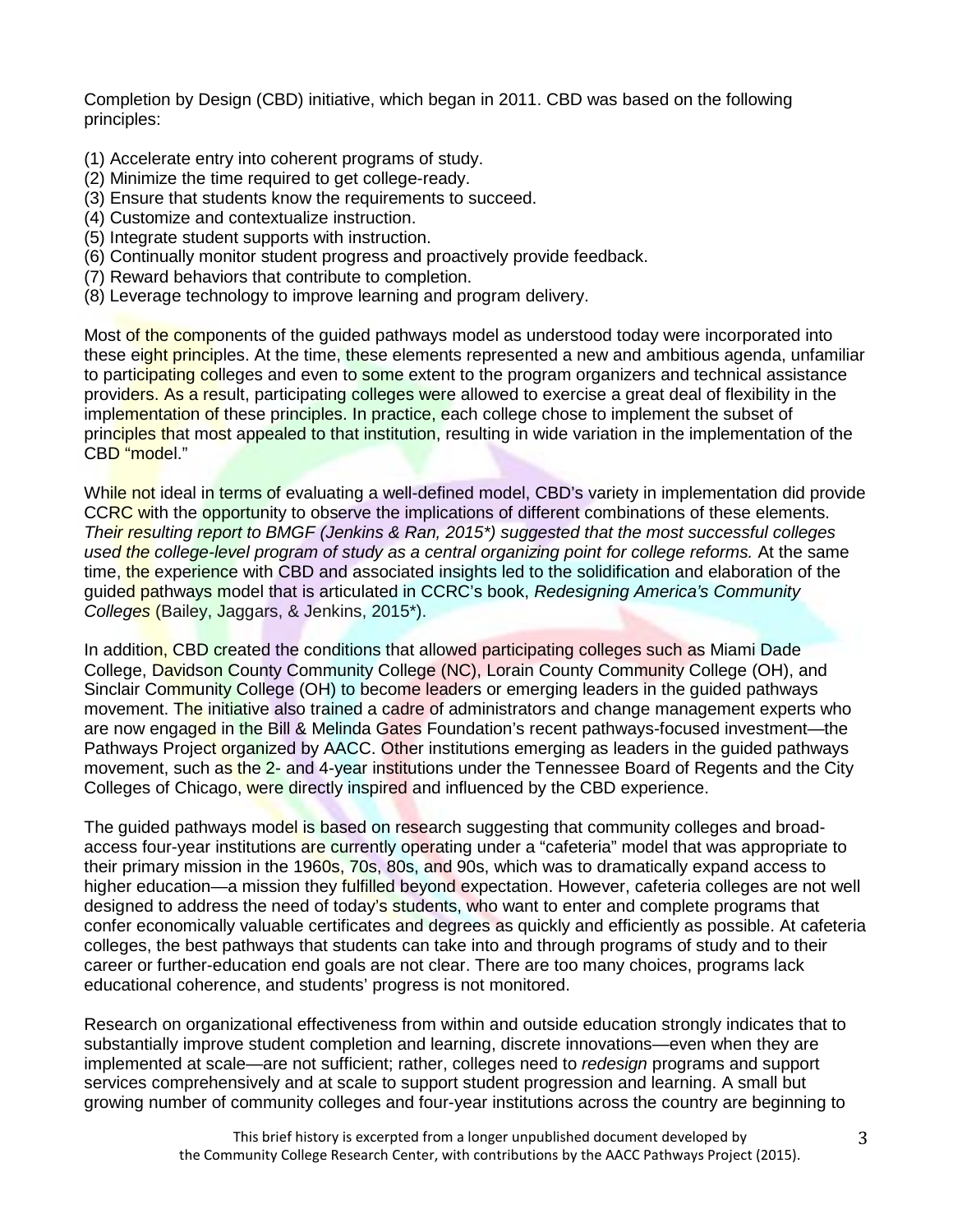see substantial gains in student outcomes by redesigning programs and services to improve the student experience along four dimensions: (1) create clear curricular pathways to employment and further education, (2) help students get on a path, (3) keep students on a path, and (4) ensure that students are learning along their path.

In summary, this series of important initiatives and accompanying research has yielded crucial insights that have helped form the foundation of the pathways movement. Now comes the next generation of guided pathways reforms, which will help to deepen knowledge about the efficacy of the model, build the capacity of the community college field for designing and implementing large-scale change, and identify effective strategies for maximizing colleges' impacts on student learning and success.